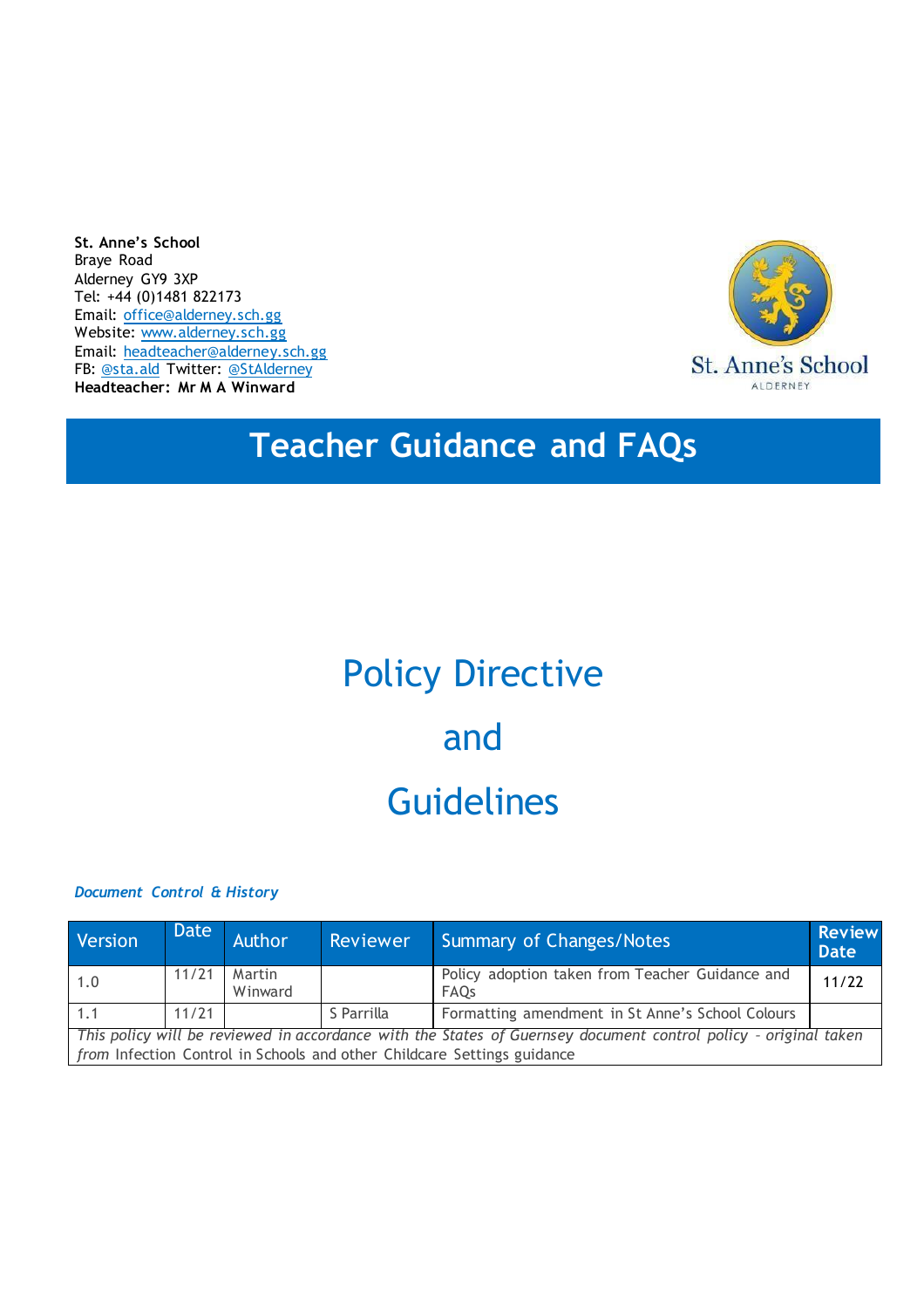Convention on the Rights of the Child

At St Anne's School we respect the rights of the children and adults in our school, community and beyond and aim for each school policy to adhere to Articles from the UN's Convention on the Rights of the Child*.*

In this policy, we are working towards the following articles:

*Article 3: The best interests of the child must be a top priority in all things that affect them Article 6: Every child has the right to survive and achieve their full potential Article 8: Every child has the right to an identity Article 18: Parents must ensure they consider what is best for the child and seek help when necessary Articles 21 and 36: Children have the right to be cared for and protected Article 28: Every child has the right to an education*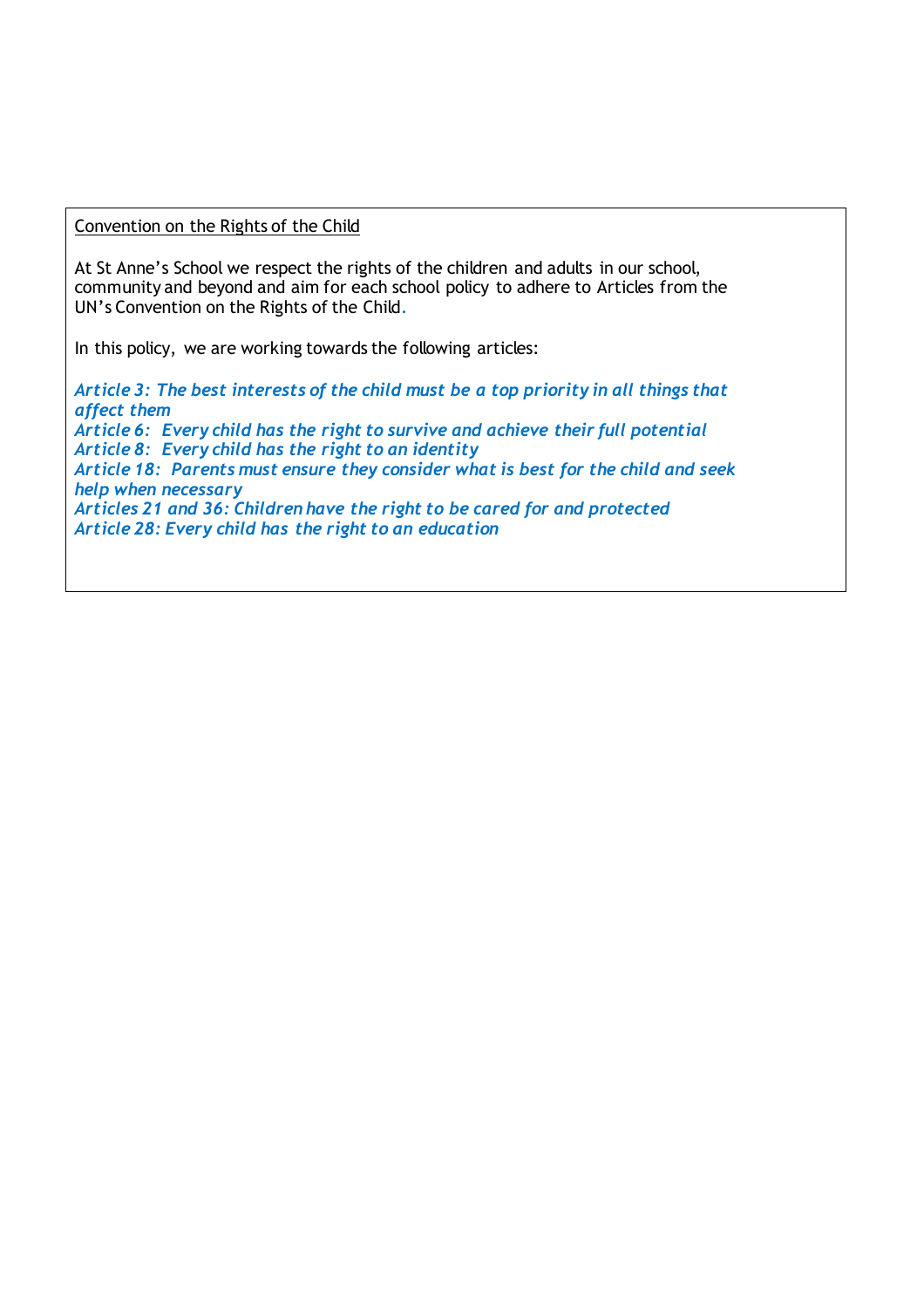# Teacher Guidance and FAQs

# Frequently Asked Questions

## **Will teachers be expected to deliver lessons asif it were 'business as usual?'**

During a period of closure it would be unrealistic to expect any distance learning to attempt to replicate in its entirety the timetable, type of activities or curriculum offer that is provided which schools are able to offer in normal circumstances. Children and young people continue to have an entitlement to learning, but during this period of uncertainty, this entitlement will look a bit different from that which is usually delivered at school. The quantity and scope may vary from when it takes place in a school environment but it should provide sufficient time for purposeful learning for all children.

#### **Will the timetable operate as normal?**

The timetable may not operate as normal; children will be able to do the work for that day at a time that fits in with the needs of their family, to accommodate the working pattern of adults and take into consideration that access to internet enabled devices may need to be shared between different family members. Schools should provide suggested timetables to guide children in organising their learning, whilst making it clearthat different families have different needs and so may choose to structure their child's study at different times of day.

#### **What kind of work should teachers be setting?**

Teachers still need to provide children with direct teaching in most lessons. Direct teaching is not a synonym for live lessons. Direct teaching means explaining and modelling of concepts in order to foster understanding. This can be provided in different ways. For example, a teacher might pre-record an explanation or modelling of a concept, they might send a link to high quality explanation and modelling provided by a third party provider such as Oak Academy, or they might teach a live lesson. After the explanation and modelling, the child should then do some independent work where they practise whatever the direct teaching has explained and share this with their teacher. This will allow staff to monitor the degree of engagement with learning from children and address any misconceptions.

Whether or not the teacher has provided the direct teaching themselves, the teacher must provide brief motivational feedback on the work that has been shared. Formal, in-depth feedback should be given for longer pieces of work.

#### **What isthe expectation on parents?**

Parents are not expected to routinely sit alongside their children while they are working and teach them. However, the younger the child, the more likely they are to need an adult sitting with them for at least some of the time. Parents and carers play an important role in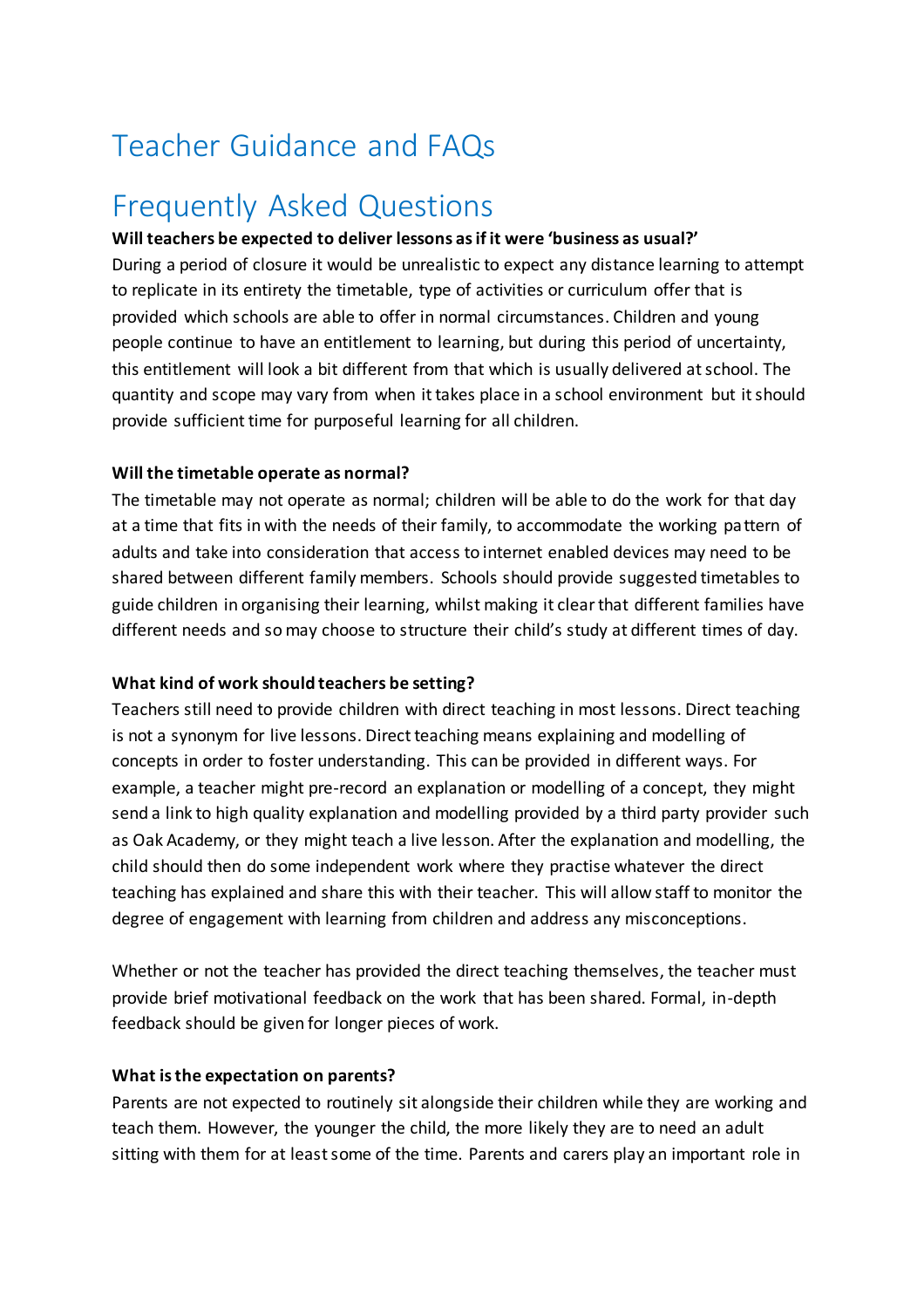setting expectations, ensuring children know what to do, helping children plan their day and in encouraging, motivating and acknowledging effort. The role of the parent is similar to their role in ensuring their child does their homework under more normal circumstances. A leaflet has been produced for parents and carers and is available [here.](https://drive.google.com/file/d/1qXoYbh65WQEuF_fd1RXGfyf9-nNSabAi/view)

Parents also need to make sure that, depending on the age of the child, either they are communicating with their child's teacher about work completed or, if their child is old enough to do so independently, the child is following the school's instructions about how to do so. The school needs to make it very clear how work should be shared. For the youngest children this might be parents sharing a photo on Class Dojo or SeeSaw or a simple comment about enjoying a story.

#### **Will teachers be expected to video live lessons?**

Since children cannot be expected to be studying specific subjects at specific times as they may not have access to an internet enabled device at that time, teachers will not routinely be expected to video live lessons. However, the use of video live lessons, in particular for post 16 students and where classes are very small (for example in some GCSE classes) may be an appropriate strategy for some lessons as long as no child is excluded from these sessions because they do not have access to a device at that time. Teachers using live video must make sure they are fully aware of all the relevant safeguarding guidance. See Appendix 2 of this Distance Learning Guidance. To support education settings an example [Google](https://drive.google.com/file/d/1vKDQ9lesE4DplV6ixf5t0RhfL5k5cn0Z/view?usp=sharing) [Meet Protocol,](https://drive.google.com/file/d/1vKDQ9lesE4DplV6ixf5t0RhfL5k5cn0Z/view?usp=sharing) [set up and use guidance](https://drive.google.com/file/d/1xoHuQOG3I9cRapYlsncR7xPuW4JM7UIh/view?usp=sharing) and [a template behaviour agreement](https://drive.google.com/file/d/1duglHXslLMPKC6bREYssOQcX___fohOy/view?usp=sharing) are available. Support is also available through ICT Technicians, Support Assistants and [Victor Lane](mailto:vlane@edc.sch.gg)

#### **Will teachers be expected to have live pastoral contact with pupils?**

Keeping children motivated and engaged in learning without the structures and routines of a physical school is perhaps the biggest challenge of Distance Learning. Research on motivation describes 5 main drivers of motivation: feeling successful, having regular routines, sharing social norms, feeling a sense of belonging and understanding the benefits of learning. All of these are harder to foster remotely without being able to interact in the moment. It is therefore important that all learners as a matter of routine have live contact with a familiar adult. This will usually be their class teacher or tutor and can be by phone or via online video platform. Teachers must be familiar with all the relevant safeguarding guidance before using live video.

Individual live feedback, whether and by phone call or platform such as Google Meet, can enable the adult to check in with the child, ask about their successes and any barriers they are facing and foster a sense of belonging. Live contact with groups of children enables the sharing of social norms, celebration of successes, reiteration of the benefits of learning as well as building a sense of belonging through facilitating social contact. Having a daily registration routine – which could be having a set period during which learners need to send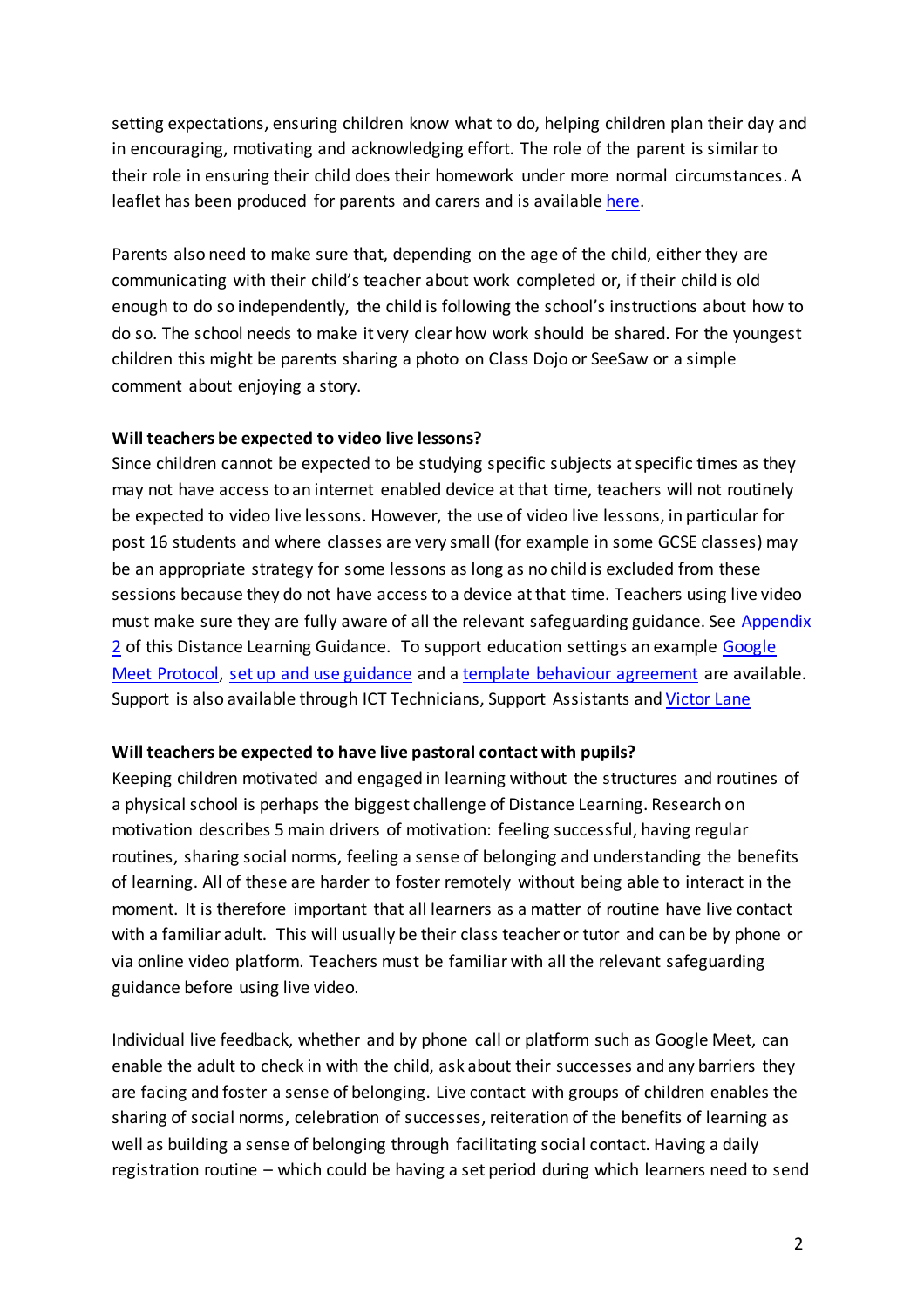a message or through a brief live registration period, is an additional strategy some schools are exploring as they seek to keep children motivated and provide structure to the child's working day.

Schools are currently exploring various options with regards to live pastoral contact and currently there is no prescribed format from the Education Office. However, it is something children are entitled to receive atleast weekly in one form or other. Teachers using live video must make sure they are fully aware of all the relevant safeguarding guidance. See Appendix 2 of the Distance Learning Guidance. To support education settings an example [Google Meet Protocol,](https://drive.google.com/file/d/1vKDQ9lesE4DplV6ixf5t0RhfL5k5cn0Z/view?usp=sharing) [set up and use guidance](https://drive.google.com/file/d/1xoHuQOG3I9cRapYlsncR7xPuW4JM7UIh/view?usp=sharing) and a [template behaviour agreement](https://drive.google.com/file/d/1duglHXslLMPKC6bREYssOQcX___fohOy/view?usp=sharing) are available. Support is also available through ICT Technicians, Support Assistants and [Victor](mailto:vlane@edc.sch.gg) Lane

#### **Will teachers be expected to pre-record content?**

The pre-recording of explanations of tasks, modelling of content and giving of group feedback using pre-recorded video should form part of the repertoire of strategies used by teachers for delivering direct teaching, alongside using online resources provided by third parties. Because there is no way during a pre-recorded lesson to use interactive engagement strategies or to gain feedback in the moment, pre-recording of explanations will typically be shorter than a teacher explanation during a lesson in school would typically be and the need to check the task undertaken by children following pre-recorded content will be important so that any misconceptions could be addressed in subsequent teaching. It would not last for the whole session. Teachers should follow safeguarding guidance when pre-recording content and make sure their language and dress is professional at all times and that high standards of articulacy are modelled.

# **Can teachers use online lessons provided by third parties?**

The use of high-quality online learning resources as part of the repertoire of strategies for providing direct teaching is strongly encouraged as this will free up teacher time to give children feedback about their learning and engage pastorally with children. The use of BBC materials whether online or broadcast is also encouraged where these are suitable.

A list of suggested online learning resources is included in appendix one of the distance learning policy.

#### **How much work should I be planning for my classes?**

See the table below which outlines minimum expectations for different year groups.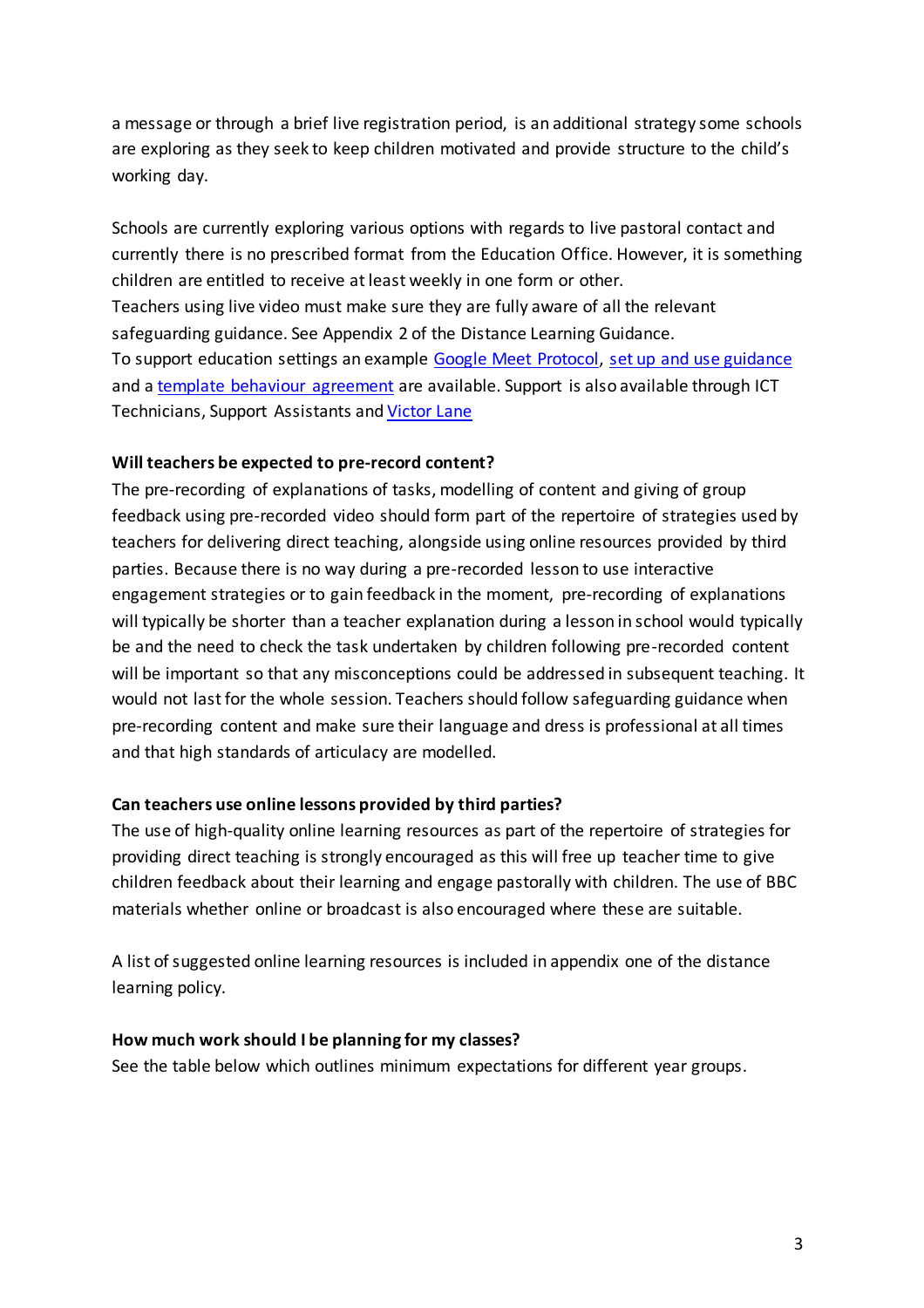| Age group               | Content                                                                                                                                                                                                                                                                                                                                                                                                                                                                                                                                                                                                                                                                                                              |  |
|-------------------------|----------------------------------------------------------------------------------------------------------------------------------------------------------------------------------------------------------------------------------------------------------------------------------------------------------------------------------------------------------------------------------------------------------------------------------------------------------------------------------------------------------------------------------------------------------------------------------------------------------------------------------------------------------------------------------------------------------------------|--|
| Reception and<br>Year 1 | Short phonics teacher input linked to daily practice of reading,<br>spelling and handwriting<br>Short maths teacher input linked to daily practice<br>$\bullet$<br>Physical activity guidance<br>Signposting to at least three online or pre-recorded video lessons<br>a week linked to other areas of the curriculum<br>Guidance to parents on play<br>$\bullet$<br>Guidance on stories to read to pupils<br>Optional creative activities or projects                                                                                                                                                                                                                                                               |  |
| Year 2, 3 and 4         | Phonics and/or spelling teacher input linked to daily practice of<br>reading, spelling and handwriting<br>Maths teacher input linked to daily practice<br>$\bullet$<br>Daily maths practice of number bonds and times tables<br>$\bullet$<br>Short writing activities at least three times per week<br>$\bullet$<br>Physical activity guidance<br>$\bullet$<br>Signposting to online or short pre-recorded video lessons at least<br>three times week linked to other areas of the curriculum with<br>associated short tasks<br>Daily independent reading practice for 20 minutes minimum<br>$\bullet$<br>Guidance on stories to read to pupils<br>$\bullet$<br>Optional creative activities or projects             |  |
| Year 5 and 6            | Grammar and spelling teacher input linked to daily practice<br>$\bullet$<br>Maths teacher input linked to daily practice<br>Daily maths practice of number bonds, times tables and division<br>facts<br>Signposting to online or pre-recorded video lessons at least three<br>times each week linked to other areas of the curriculum with<br>associated short tasks<br>Short writing activities at least three times per week plus one<br>$\bullet$<br>longer task with feedback at least every two weeks<br>Physical activity guidance<br>$\bullet$<br>Daily independent reading practice for 30 minutes minimum<br>Guidance on stories to read to pupils<br>Optional creative activities or projects<br>$\bullet$ |  |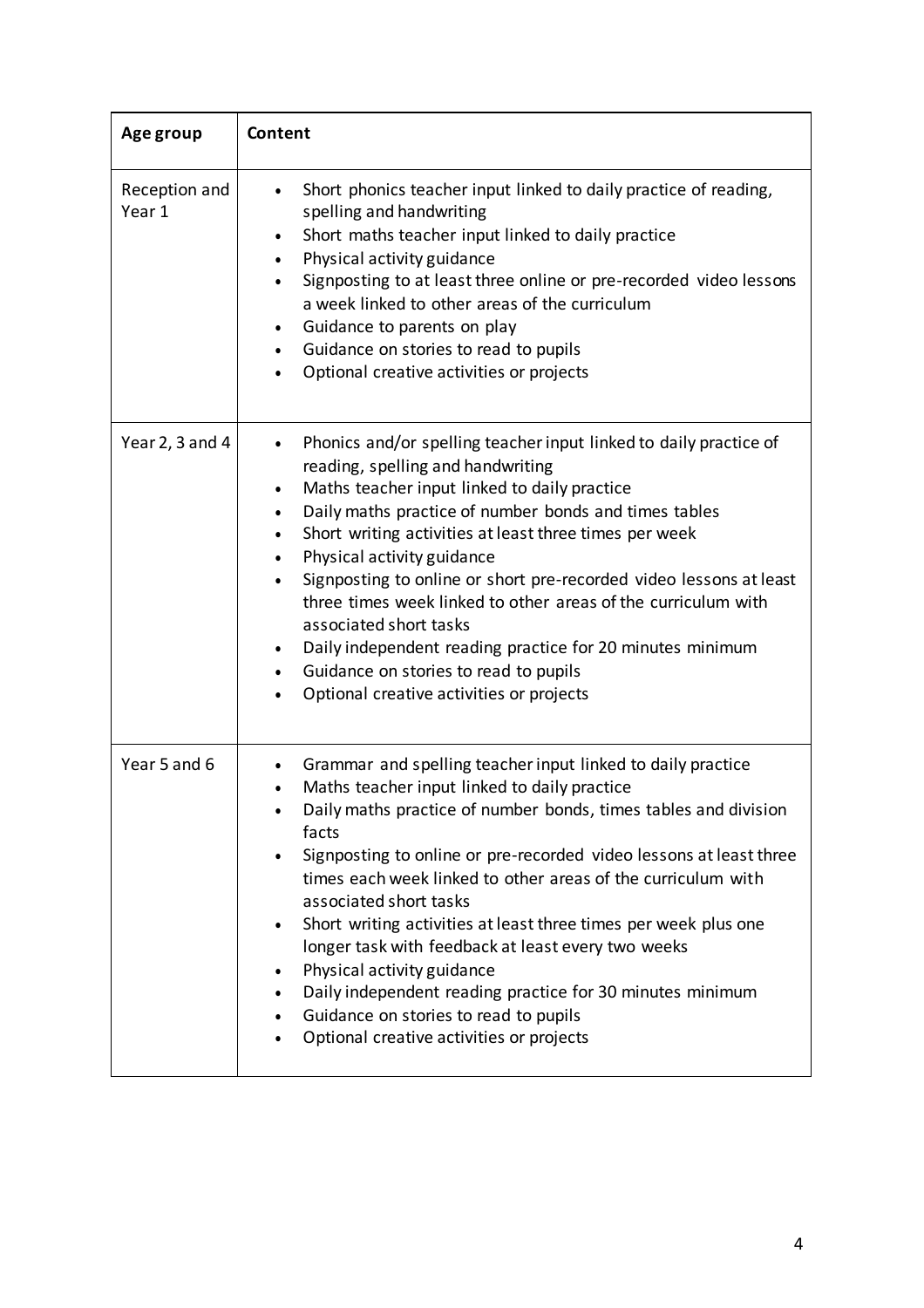| Year 7, 8 and 9   | Weekly:                                                                                                                                                                                                                                                                                                                                                                                                                                                                                                                                                                                                                                                        |  |  |
|-------------------|----------------------------------------------------------------------------------------------------------------------------------------------------------------------------------------------------------------------------------------------------------------------------------------------------------------------------------------------------------------------------------------------------------------------------------------------------------------------------------------------------------------------------------------------------------------------------------------------------------------------------------------------------------------|--|--|
|                   | English: $2 \frac{1}{2}$ - 3 hours including one longer task with feedback at<br>least every two weeks<br>Maths: 2 1/2 - 3 hours with feedback at least every two weeks:<br>$\bullet$<br>Science: 1½ - 2 hours including one longer task with feedback at<br>$\bullet$<br>least every two weeks<br>Each other subject: 1 hour a week per subject with feedback at<br>$\bullet$<br>least every two weeks<br>Work in all subjects should include direct teaching provided via<br>$\bullet$<br>online, pre-recorded or live video lessons with associated tasks<br>for most lessons<br>Optional creative activities, projects and wider subject reading<br>Daily: |  |  |
|                   | Physical activity: 30 mins - 1 hour per day                                                                                                                                                                                                                                                                                                                                                                                                                                                                                                                                                                                                                    |  |  |
|                   | Independent reading for 30 minutes minimum                                                                                                                                                                                                                                                                                                                                                                                                                                                                                                                                                                                                                     |  |  |
| Year 10 and<br>11 | Weekly:                                                                                                                                                                                                                                                                                                                                                                                                                                                                                                                                                                                                                                                        |  |  |
|                   | English: 3 hours including one longer task with feedback at least<br>$\bullet$                                                                                                                                                                                                                                                                                                                                                                                                                                                                                                                                                                                 |  |  |
|                   | every two weeks:<br>Maths: 3 hours including with feedback at least every two weeks:<br>$\bullet$<br>Science 3 hours including 1 longer task with feedback at least every<br>two weeks:<br>Option subjects: Two hours a week per subject with feedback at<br>least every two weeks<br>Work in all subjects should include direct teaching provided via<br>online, pre-recorded or live video lessons with associated tasks<br>for most lessons<br>Optional creative activities, projects and wider subject reading<br>$\bullet$                                                                                                                                |  |  |
|                   | <b>Daily</b>                                                                                                                                                                                                                                                                                                                                                                                                                                                                                                                                                                                                                                                   |  |  |
|                   | Physical activity: 30 mins - 1 hour per day                                                                                                                                                                                                                                                                                                                                                                                                                                                                                                                                                                                                                    |  |  |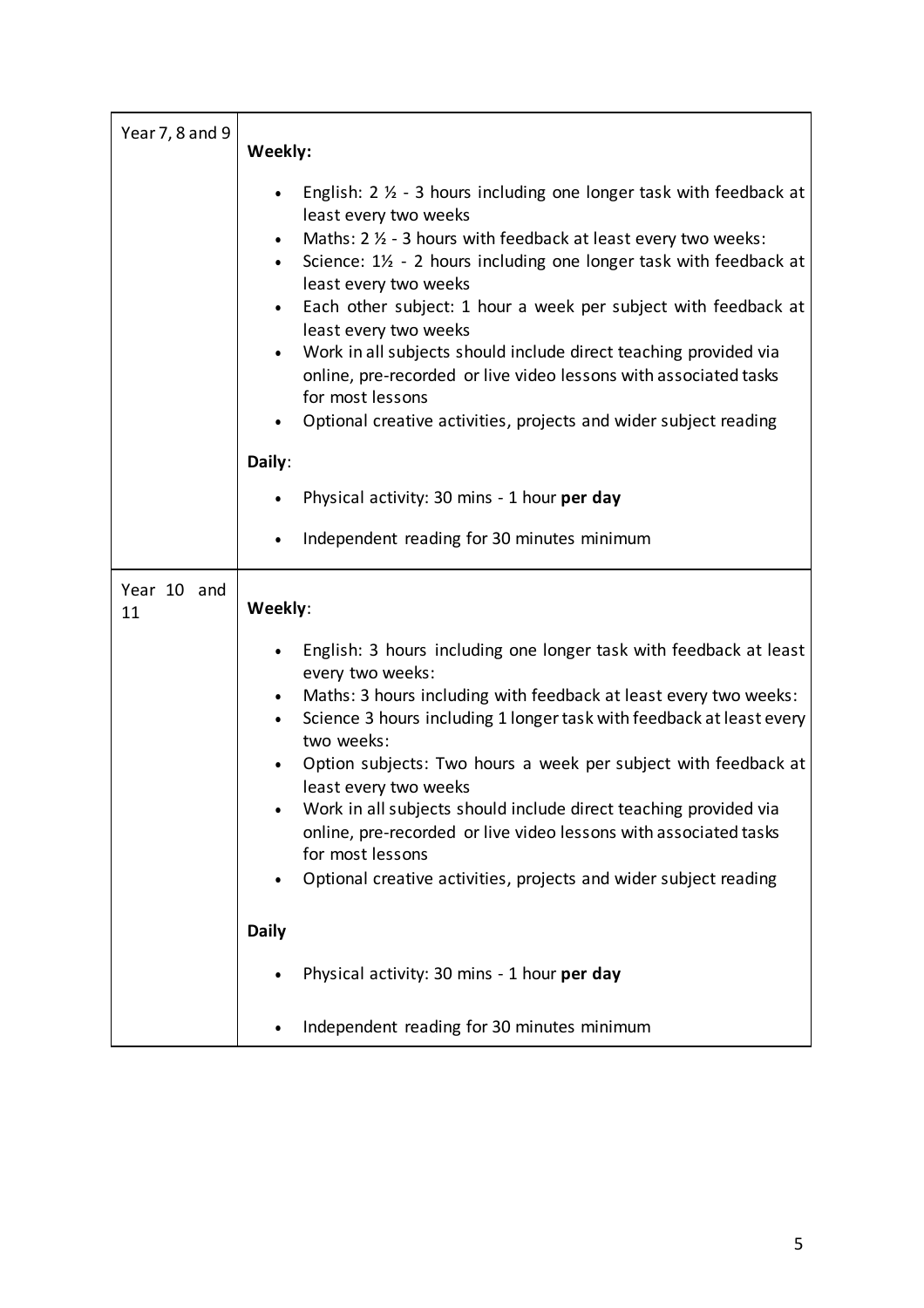| Year 12 and<br>13 | Weekly                                                                                                                                                                                                                                                     |
|-------------------|------------------------------------------------------------------------------------------------------------------------------------------------------------------------------------------------------------------------------------------------------------|
|                   | A Levels: 5-6 hours per subject, with feedback at least once per<br>$\bullet$<br>week per subject<br>IB: 3-4 hours per subject, with feedback at least once per week per<br>$\bullet$<br>subject<br>Optional creative activities and projects<br>$\bullet$ |
|                   | <b>Daily</b>                                                                                                                                                                                                                                               |
|                   | Physical activity 30 mins - 1 hour per day<br>$\bullet$<br>Independent reading around subjects for 30 minutes minimum<br>$\bullet$                                                                                                                         |

The learning environment at the College of Further Education is different and young people are more used to blended models of learning. For clarity, the following should apply:

| <b>Student</b>   | <b>Activity</b>                                                                                                                                                                                                                                                                                                                                                                                                                                                     |
|------------------|---------------------------------------------------------------------------------------------------------------------------------------------------------------------------------------------------------------------------------------------------------------------------------------------------------------------------------------------------------------------------------------------------------------------------------------------------------------------|
| <b>Full time</b> | Use internal communication portal GCFEConnect to keep up<br>to date with activities across the College and touch base with<br>tutors<br>Check emails and/or Google classroom daily<br>٠<br>Attend online lecturers/discussion groups or complete online<br>activities or assessments at the times suggested by your tutor<br>Check in with tutor at the designated times<br>Take a break and get some exercise<br>Contact Learning support team if you have worries |
| Apprentices      | To check emails from tutors and use GCFEConnect and<br>٠<br>information on the College website<br>Attend online lecturers/discussion groups or complete online<br>activities or assessment submissions at the times suggested by<br>your tutor<br>Check in with tutor at the designated times<br>Take a break and get some exercise<br>Contact Learning support team if you have worries<br>٠                                                                       |
| 14-16 students   | To check emails from tutors and use GCFEConnect and<br>information on the College website<br>Attend online lecturers/discussion groups or complete online<br>activities or assessment submissions at the times suggested by<br>your tutor<br>Check in with tutor at the designated times                                                                                                                                                                            |
| Mature students  | To check emails from tutors and information on the College<br>website                                                                                                                                                                                                                                                                                                                                                                                               |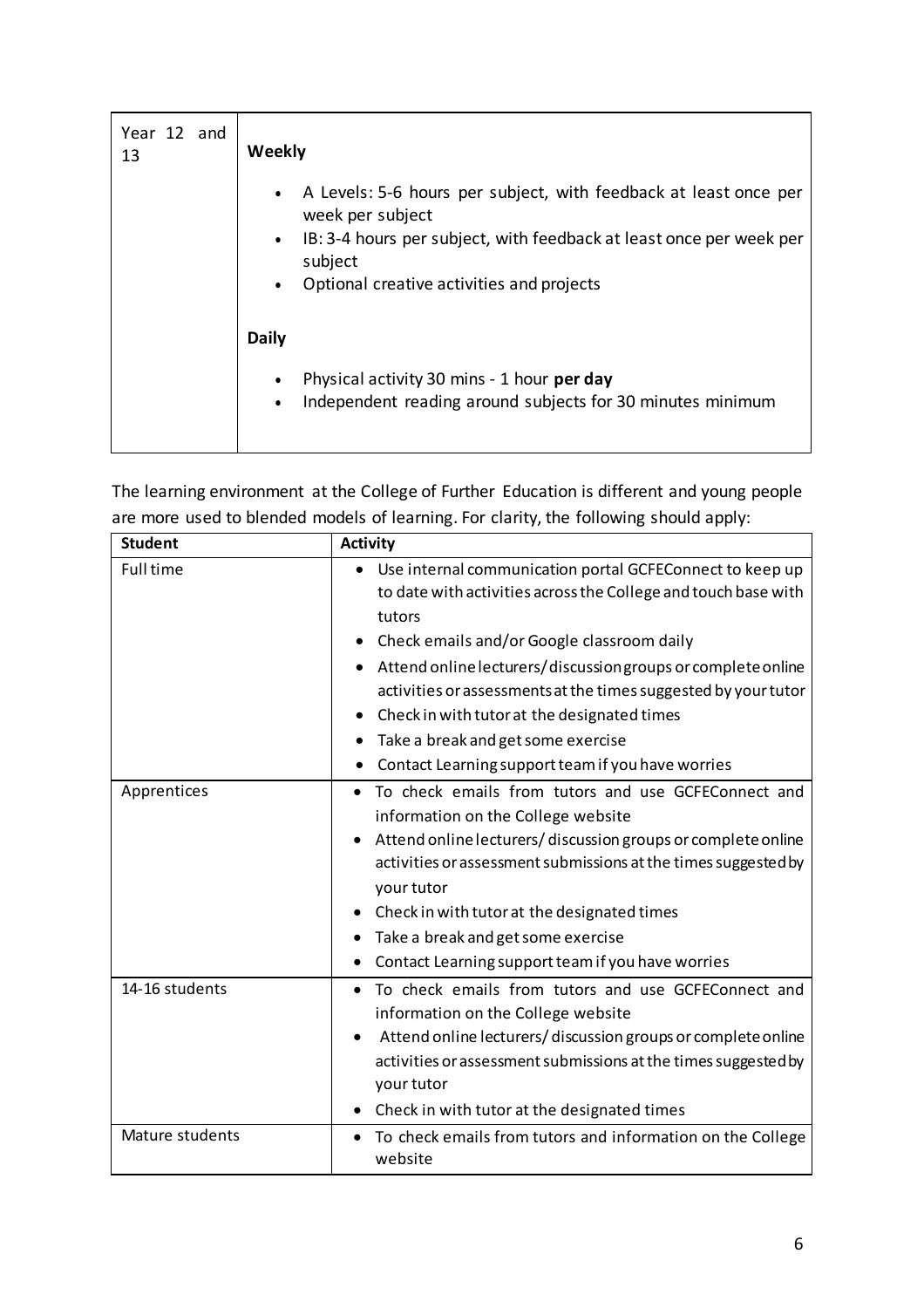| Attend online lecturers/discussion groups or complete online   |
|----------------------------------------------------------------|
| activities or assessment submissions at the times suggested by |
| your tutor                                                     |
| Check in with tutor at the designated times                    |

#### **Can schools provide more work than this baseline?**

It is preferable if schools start off with this baseline offer, building on that when, and only when, it is clear that this baseline proves workable. Once schools are confident that staff and children are coping with this baseline offer, they may provide more than this but should make it very clearto children, young people and parents which elements MUST be done and which they could do, should they wish.

## **What about children with SEND, including those in SEND provision?**

It is recognised that following such a prescriptive approach for children and young people with SEND may not be appropriate. Teachers in these circumstances should plan the delivery of a more bespoke offer for children and young people which nevertheless will focus upon extending and consolidating learning.

## **With exams cancelled, what is the point of providing work for students in years 11 & 13?**

Whatever the age of the children and young people we teach, our duty, whether schools are open or closed, is to

- provide a structured routine
- enable the achievement of purposeful goals
- sustain positive relationships
- foster a sense of belonging
- show that our children and young people matter and are valued by the wider community
- show that the wider community matters and is of value to our children and young people.

The job of schools is not chiefly or mainly to prepare children and young people for exams. It is to teach our children and young people about meaning: about what it means to be human. To be human is to explore and ask questions about why things are as they are and to listen to answers to those questions others have given before us, whether that is through the arts, scientific reasoning, mathematical thinking or physical endeavour. Engaging in learning about the wider world fosters a sense of sharing in our common humanity and is strongly protective of mental health and well-being.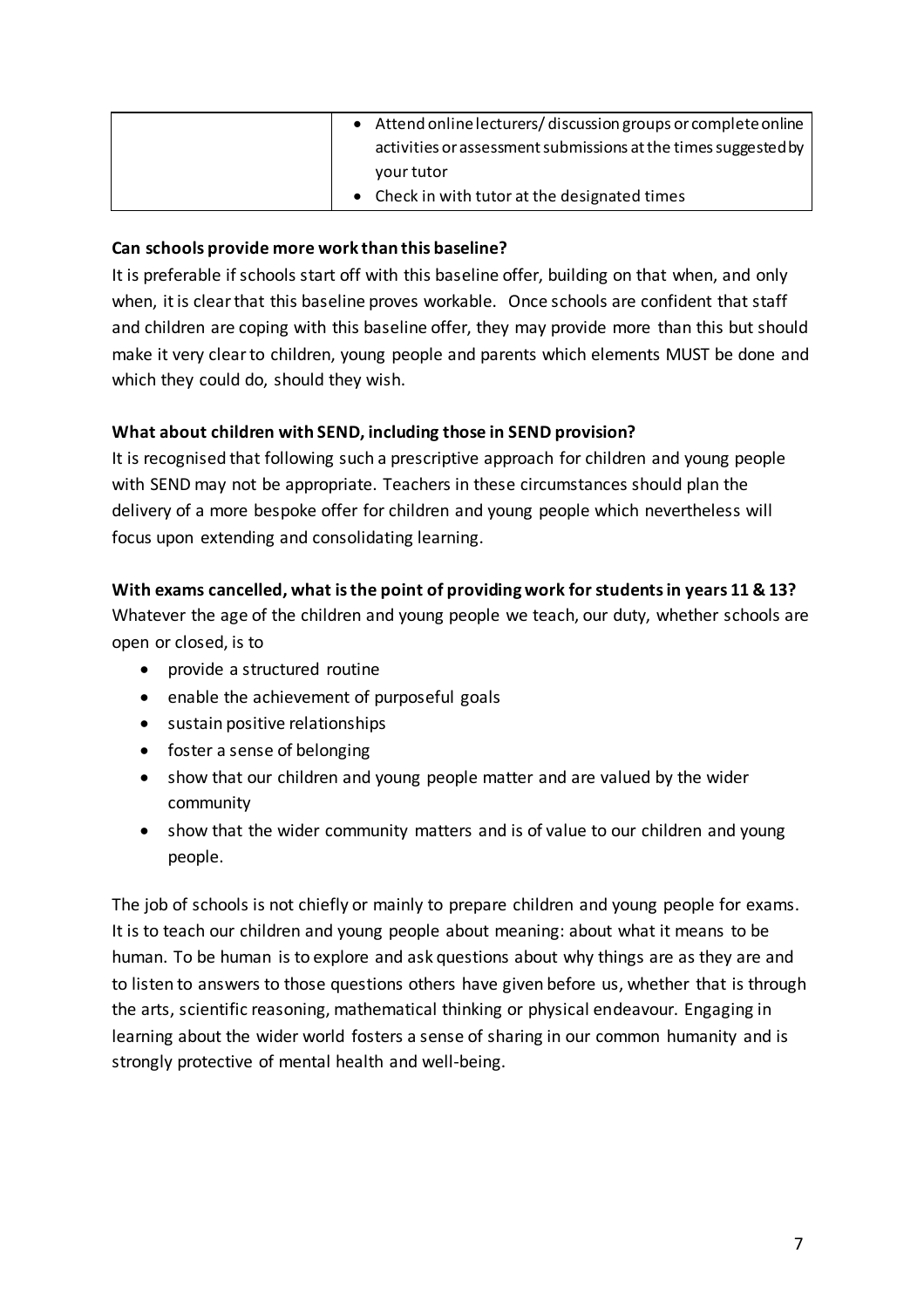# **Isn't it more important to promote children's mental health and well-being at this difficult time than worry about learning?**

Structure, routines and the sustaining of relationships are important elements in maintaining mental health and well-being and the sudden withdrawal of school from children and young people's lives will have been challenging for many. It is important that students are provided with structured learning and purposeful, achievable goals, albeit within a structure that is flexible and adaptable to different students' circumstances. The Education Psychology Service has produced separate guidance for teachers and for parents which is being updated and will be available on the portal in due course.

## **Will work be compulsory for children?**

Engagement with provided activities is mandatory. Unless learners are ill, there are pressing family circumstances or a child or young person has particular social and emotional challenges, it is the expectation that parents and carers of learners on roll at States' schools ensure that their children are engaging with the core programme of learning provided by school during term time.

## **What about the children of essential workers attending school?**

These learners will be following the same distance learning programme as their peers at home, with the school-based adults supporting them in the same way parents at home are supporting their own children and young people.

# **What do you mean by engagement?**

It is expected that children do most of the work that teachers provide through the baseline offer each week, if they are well enough to do so.

# **How willschoolstrack this engagement?**

Please see the section on attendance included in Appendix 5.

#### **What will happen if children do not engage with learning?**

Where a school is aware that a learner is not engaging with the work set, the first concern should be well-being. In these circumstances it is expected that teachers will adopt an approach which encourages children and young people to engage with the activities set. Teachers will be engaging with learners on a weekly basis and should this approach not improve engagement levels then it is expected teachers will make a supportive phone call to the parents to explore whether there are barriers to participating in learning and together try and find solutions to address these. Where this does not result in improved engagement, the matter should be escalated to senior leader or head of year. If the problems continue, referral should be made to the Schools Attendance Service who will try to support the family in finding solutions. Where possible school phones will be used to make phone calls,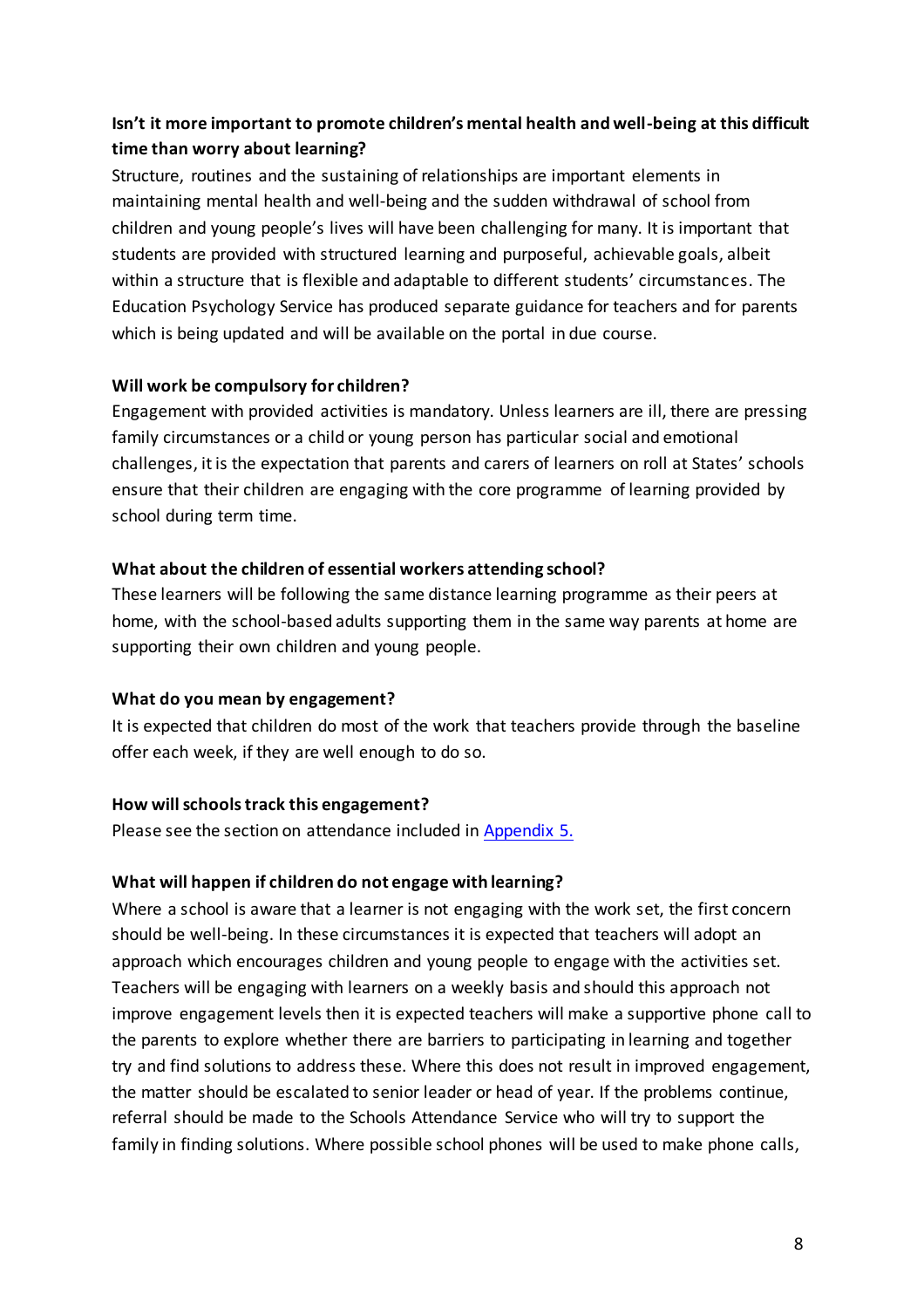where this is not possible guidance will be provided on how to withhold phone numbers when making calls and any associated expenses will be reimbursed.

#### **What about if a child isill?**

In the same way that children who are ill do not have to attend school under normal circumstances, children do not have to engage with distance learning when they are ill. Parents and carers will need to letschools know that their child is ill in the usual way.

# **What about if a family isfacing challenging circumstancessuch as critical illness of a family member?**

In the same way that there are occasions when children can be exempt from school for a short period under normal circumstances, children do not have to engage with distance learning if the family is facing challenging circumstances. Parents and carers will need to discuss this with their school in the normal way.

#### **What are the expectations with regardsto providing feedback?**

The provision of feedback during school closure is necessary but particularly challenging. It is likely to take a considerable amount of time, and is one reason why schools should not expect teachers to be delivering a timetable which can be entirely equitable to that delivered if schools were open as normal.

Given the particular challenges that keeping learners motivated will provide, the most important form of feedback teachers can give at this time is recognition of effort. Schools should use their online learning tools to enable children and young people to share work they have done or register their presence and respond with encouragement. Learners will need to understand teachers know they are completing or not completing the work they are being set, or if there are valid reasons, such as illness, why they are not able to do so. Children and young people also need teachers to encourage and celebrate their efforts. Tracking which learners are and are not doing work will be the priority for feedback and for younger pupils, will be all that is necessary.

For learners from Year 5 onwards, more developmental feedback for some tasks will also be important. This can take place via the shared editing of Google docs, through email, message, phone call or by pre-recorded lessons that use learners' work to model 'what a good one looks like' or address misconceptions. Group email and feedback, where a detailed comment on work submitted, is shared with a group of learners and encourages them to self-assess against what was done well and what needed development has been shown to be effective at KS2 and above. Face-to-face online sessions might work in some situations too. Where they do take place, they need to be conducted with all appropriate safeguarding guidelines in mind and should be delivered to account for digital inclusion and equality of access.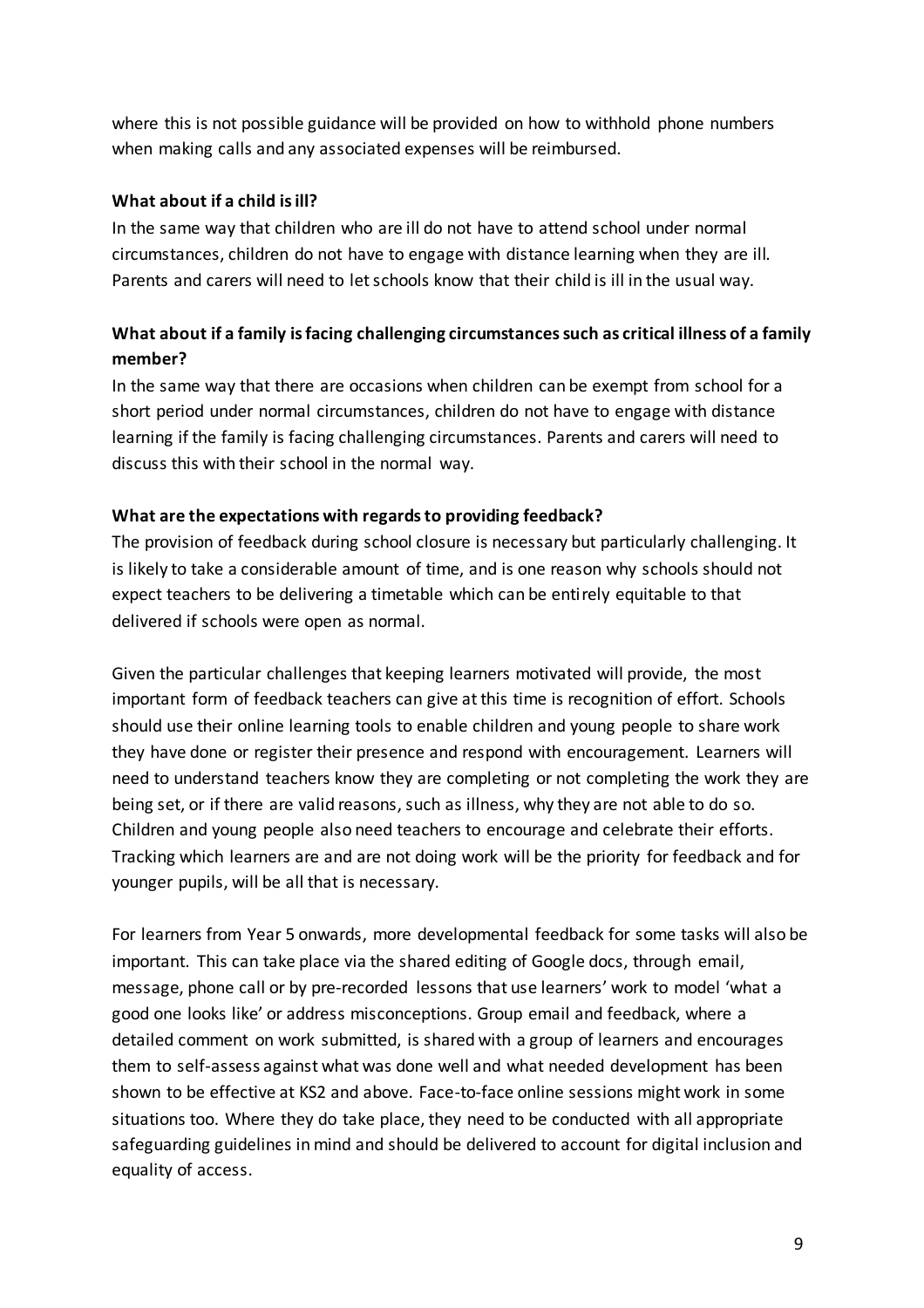#### **How should I communicate with students?**

Individual schools each have their own platforms and will be outlining their own polices about this. One of the most significant barriers to successful learning is lack of clarity about what is expected. Learners, parents and carers need to know exactly which activities must be done and which are optional suggestions. Materials and activities should also be accessed in a consistent way. Structure and consistency in respect of how learning is shared with learners and their families is also key. The time, day and platform used for sharing learning must be communicated with the utmost clarity. It should not be the case that pupils get information from one teacher via email, another via google classroom and another via yet another system.

The class teacher/tutor will be the key point of contact between home and school. They will understand the most appropriate way of contacting learners to check on their progress and welfare as necessary, and in particular where there are concerns about engagement. Where a telephone call is considered to be the best method of contact, it is perfectly acceptable for the teacher/tutor to speak with the learner in the presence of the parent/carer if all parties are in agreement. Students and parents will be likely to contact staff via email and this is to be encouraged as a means of dealing with queries and concerns as they arise.

More vulnerable learners will be monitored by the Inclusion Team. Separate contact arrangements are in place for the parents of these children as they will require more frequent calls and closer monitoring.

Staff should make sure they are aware of the relevant IT policies to protect themselves and should **not** communicate with students or parents via live chat text message facilities such as Skype or Google Hangout.

Should you have any questions or concerns in respect of workload and making contact with learners, please discuss with your line manager or Headteacher.

#### **What about optional enrichment activities?**

It is important that families are not overwhelmed by well-meaning attempts to share lots of additional suggestions of optional activities. Schools should provide information about optional/additional learning activities in the same measured way that core learning is shared: in a predictable and routine way.

#### **What about children who do not have accessto an internet enabled device?**

Where learners do not have access to an appropriate device at home schools should make a Chromebook or iPad available from their allocation. If a school does not have any or does suitable devices or does not have sufficient numbers to meet requirements these can be provided by arrangement with another school where there are spares available. Where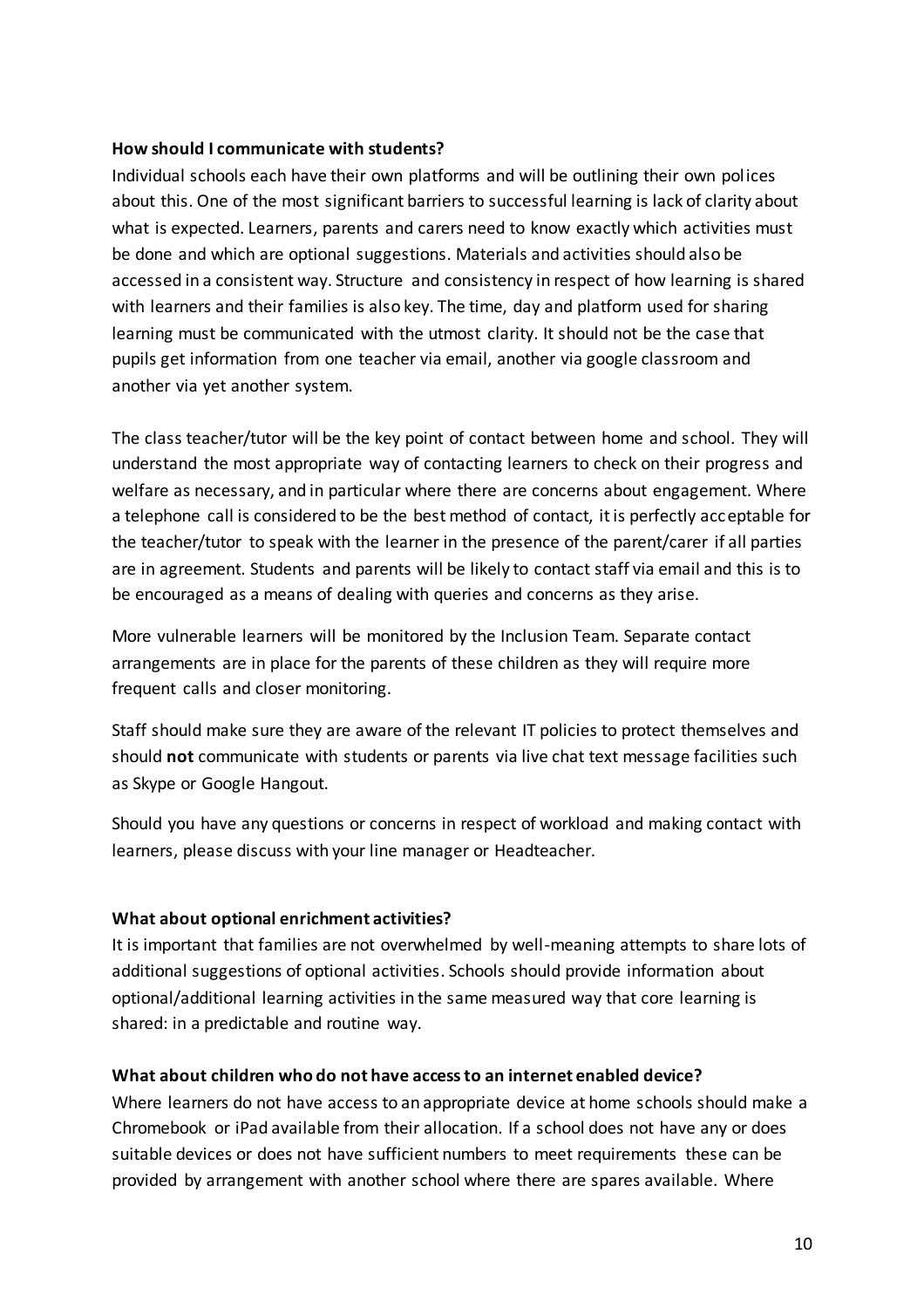devices are being loaned, parents/carers must agree to the loan, a sample loan/acceptable use agreement is available for use by schools. A sample agreement is available on page 38 of the Distance Learning offer [guidance.](https://drive.google.com/file/d/1E-wrY4HSvsI3O4IAWRtSsGeIVYm2BL-7/view?usp=drive_open)

#### **What about children who do not have accessto WiFi?**

Where a learner is not able to access WiFi from home, agreement is in place with telecoms providers to support this under certain circumstances. Headteachers should liaise through The Education Office to discuss requirements including the numbers of learners for whom this service needs to be provided. If access to the internet cannot be provided at home then alternative provision must be made to ensure the learner has access to an equivalent educational experience.

#### **What happensif I am sick?**

Should you become ill, you should contact your school in the same way you would were schools open. You are not expected to work whilst you are ill.

#### **What happensifsomeone in my family isill?**

Should a family member become ill and this impacts on your ability to work, you should contact your school in the usual way to discuss this.

#### **Can I use my personal phone to contactstudents and parents/carers?**

There is no expectation that staff will use personal phones however should they wish to staff are permitted to use their personal phones (mobiles or landlines) to contact parents. When doing this it is important to ensure that user ID is blocked to avoid parents having access to personal contact details. Please follow guidance below to do this.

From a Guernsey landline (Sure or JT), add 141 before the number.

From a mobile its #31# followed by the number or from your handset settings. For example on an iPhone it's Settings > Phone > Show my caller ID, for different types of mobiles you would need to check in your settings on your handsets.

Should staff incur personal expense in using their own phone this can be reimbursed through an expenses claim via SAP. Reasonable proof may be required (e.g. a call log and tariff list).

Any staff who are uncomfortable about using their personal phones should contact the Headteacher or Deputy Headteacher so an alternative can be arranged.

Where there is internet access and an internet enabled device available, staff can use Google Meet to keep in touch with students and parents/carers. Should staff prefer to use audio only, audio calling (i.e. Google Meet with the video switched off) enables them to do this.